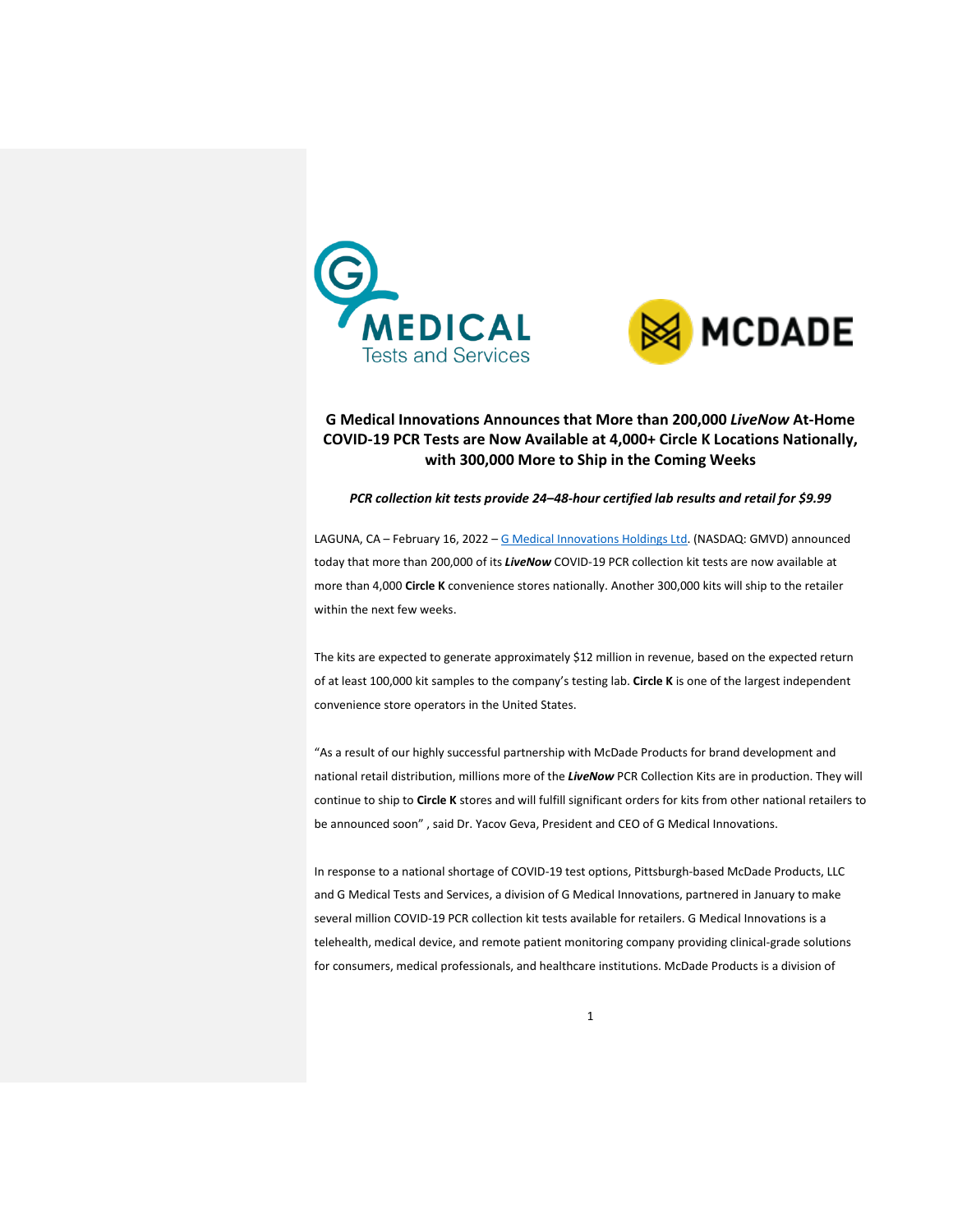McDade Group, a specialty sales, marketing, and distribution company serving the U.S. retail industry.

The *LiveNow* diagnostic PCR (polymerase chain reaction) test detects the presence or absence of SARS-CoV2, the virus that causes COVID-19. The PCR test type, which requires approved lab certification, has been widely recognized as more accurate because it is more sensitive than antigen tests.

Visit<https://www.mcdadegrp.com/> to place orders for the *LiveNow* PCR Collection Kits.

# **About McDade Group**

#### מעוצב:גופן ברירת המחדל של פיסקה

Founded in 1994[, McDade Group](https://www.mcdadeassociates.com/) is a growing and dynamic sales, marketing, and distribution services company headquartered in Pittsburgh, PA. The company has expanded to provide solutions in distribution, category management, full-service merchandising, and consulting across the U.S. retail industry. Many of the world's leading CPG manufacturers rely on the ability of McDade Group to build strong industry relationships and deliver services, insights, and expertise for hundreds of their products. Visit:<https://www.mcdadegrp.com/> or LinkedIn: [https://www.linkedin.com/company/mcdade-group/.](https://www.linkedin.com/company/mcdade-group/)

מעוצב:גופן ברירת המחדל של פיסקה מעוצב:גופן ברירת המחדל של פיסקה

## **About G Medical Innovations**

G Medical Innovations Holdings Ltd. is an early commercial-stage healthcare company engaged in the development of next-generation mHealth and telemedicine solutions and monitoring service platforms. The Company's solutions and services can empower consumers, patients, and providers to better monitor, manage and improve clinical and personal health outcomes, especially for those who suffer from cardiovascular disease (or CVD), pulmonary disease, and diabetes. The Company's current product lines consist of its Prizma medical device , a clinical-grade device that can transform almost any smartphone into a medical monitoring device, enabling both healthcare providers and individuals to monitor, manage and share a wide range of vital signs and biometric indicators; its Extended Holter Patch System, a multi-channel patient-worn biosensor that captures electrocardiography (or ECG) data continuously, including its QT Prolongation Syndrome Detection Capabilities Patch. In addition, the Company is developing its Wireless Vital Signs Monitoring System (or VSMS), which is expected to provide full, continuous, and real-time monitoring of a wide range of vital signs and biometrics. Its monitoring services include provision of Independent Diagnostic Testing Facility (or IDTF) monitoring services and private monitoring services. Visit [https://gmedinnovations.com/.](https://gmedinnovations.com/)

מעוצב:גופן ברירת המחדל של פיסקה, גופן: )ברירת מחדל( namoR weN semiT :גופן עבור עברית ושפות אחרות: namoR weN semiT

מעוצב:גופן: )ברירת מחדל( irbilaC, גופן עבור עברית ושפות namoR weN semiT :אחרות